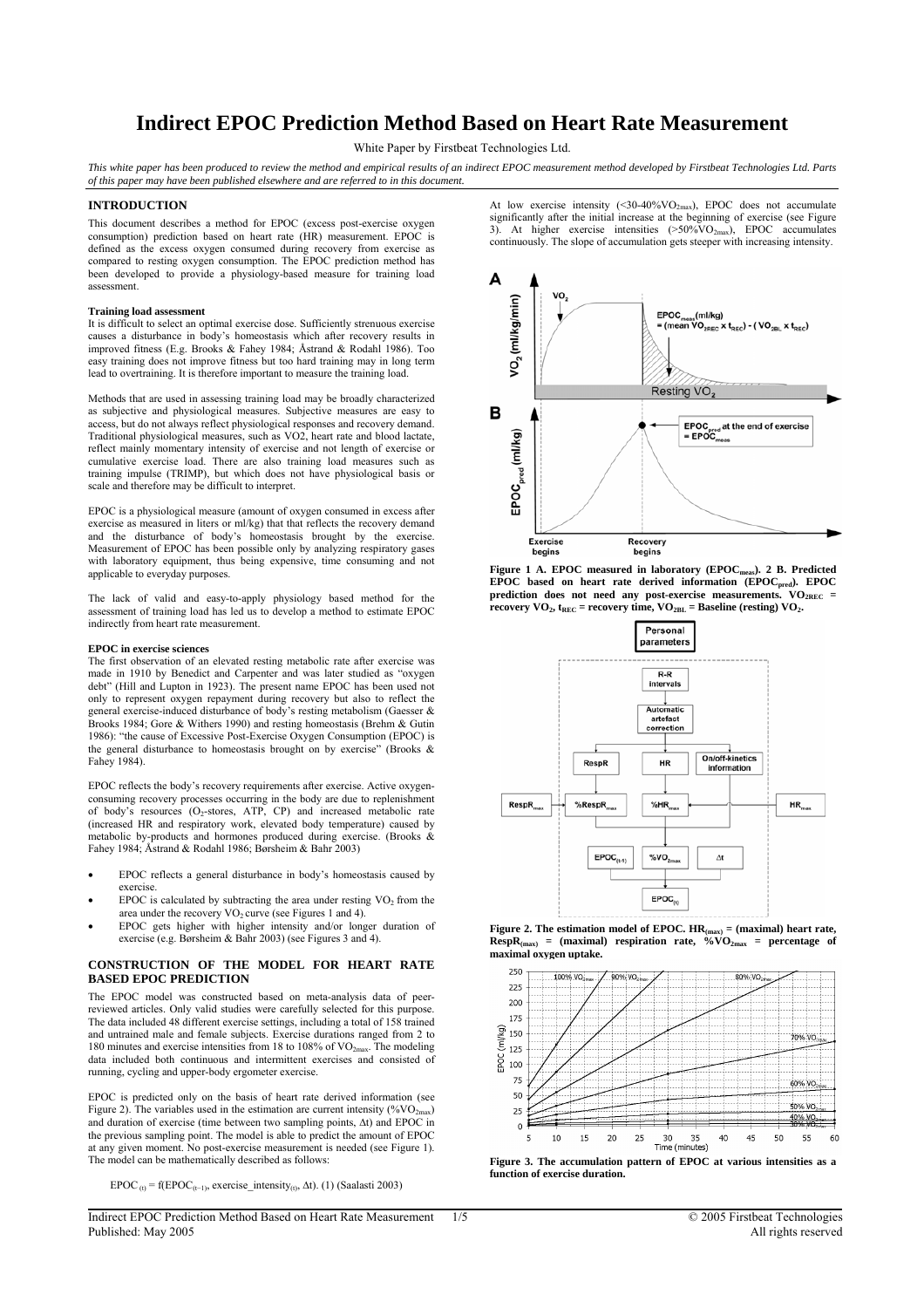

Figure 4. EPOC<sub>meas</sub> (shaded area) and EPOC<sub>pred</sub> (dotted line) from four sample exercises. Figures A to C represent typical constant-intensity exercises, whereas Figure D represents a typical exercise during which the intensity changes naturally, for example according to speed (e.g. running, cycling, skating or rowing), **work rate (e.g. indoor rowing or cycle ergometry) or terrain (uphill/downhill).** 



Figure 5. Calculation models of the EPOC<sub>pred</sub> upslope component (A) and downslope component (B), fitted using meta-analysis data. The combination of upslope and downslope equations determines the gradient of EPOC<sub>pred</sub> accumulation.

The accumulation formula of HR-based EPOC is a combination of upslope (Fig. 4 A) and downslope (Fig. 4 B) formulas. When the intensity of exercise is high, EPOC accumulates, whereas during periods of rest or low-intensity activity, the combination of these formulas results in decreasing EPOC.

There may be a time lag of about 15 s between the cessation of exercise and reaching the peak value of heart beat derived EPOC. This is due to the slow recovery pattern of VO<sub>2</sub> after exercise, which lags behind the true intensity (the calculation model is not able to recognize the exact end point of exercise).

#### **MODEL VALIDATION** (Data published, Rusko et al. 2003)

#### **Methods**

Subjects were 32 healthy adults (8 fit and 8 less fit males and females), age 38 $\pm$ 9 years (mean $\pm$ SD), weight 69.6 $\pm$ 10.8 kg, height 171.6 $\pm$ 8.5 cm and VO<sub>2max</sub> 44.0±8.8 ml/kg/min. The procedure is presented in Figure 6. Measurements included two 10-min submaximal steady state exercise sessions at 40% and 70% VO2max, with a constant load, and a maximal incremental bicycle ergometer (Ergoline, Bitz, Germany) test to voluntary exhaustion. Heart period data was collected beat-by-beat with an RR-recorder (Polar Electro Ltd., Kempele, Finland) and VO<sub>2</sub> data breath-by-breath with a Vmax-analyzer (Sensor Medics, California, Palo Alto, USA).

#### **Results**

HR-based EPOC was found to correlate with measured EPOC and the goodness of fit  $(r^2)$  value was 0.79 (see Figure 7). Mean absolute error (MAE) values for the HR-based EPOC, when compared to the measured EPOC values, were 9.4, 14.0 and 16.9 ml/kg for 40% and 70% constant load exercise and for maximal incremental exercise, respectively. For the pooled data, MAE was 13.7 ml/kg. HR-based EPOC was also tightly connected with blood lactate levels, with the r<sup>2</sup>-value being 0.79 (see Figure 8).







Figure 7. The correlation of heart beat derived EPOC (EPOC<sub>pred</sub>) with **measured EPOC (EPOCmeas) during cycle ergometry exercise. (Modified from Rusko et al. 2003)**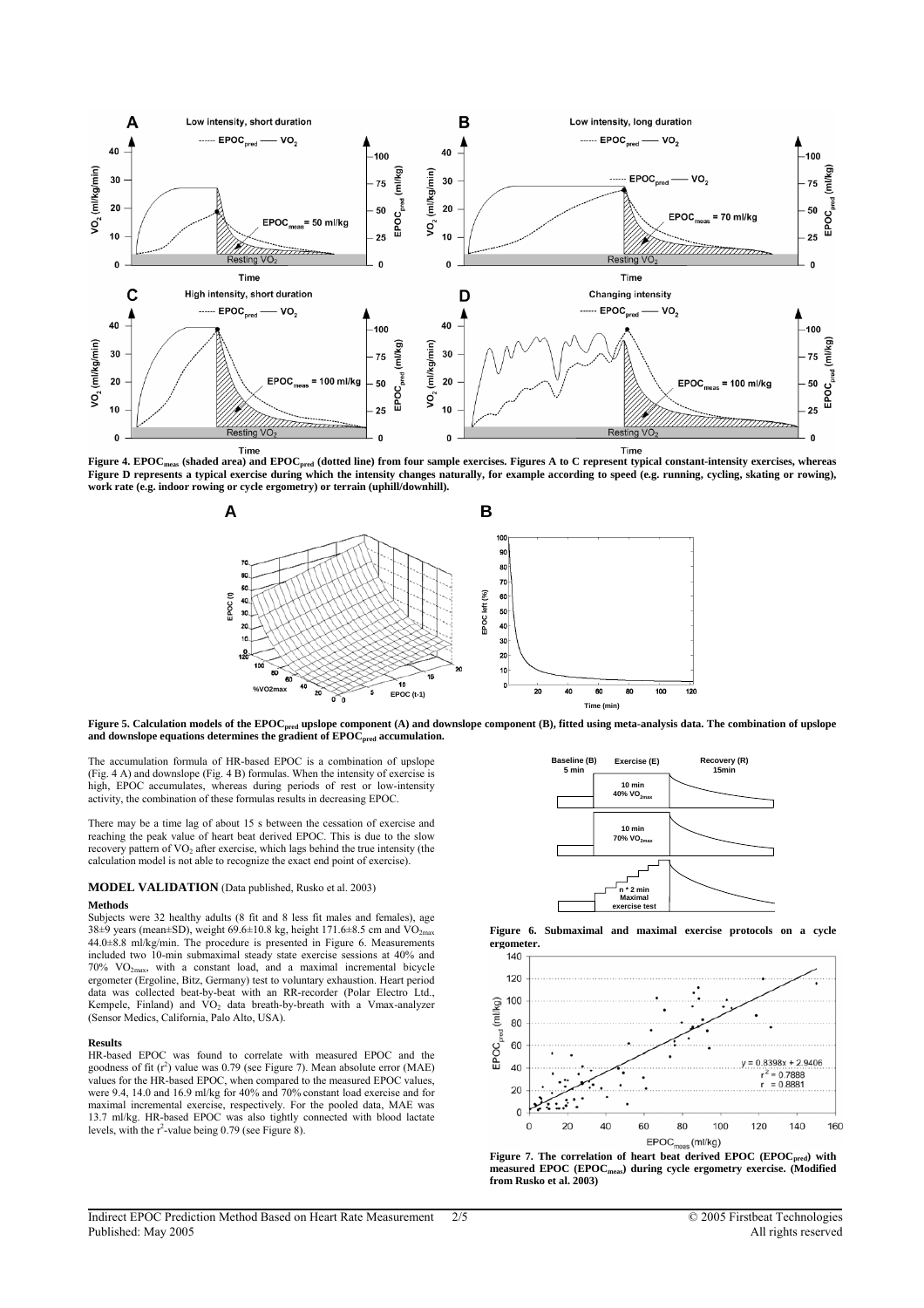

**lactate levels (Bla) during cycle ergometry exercise. (Modified from Rusko et al. 2003)** 

## **EPOC: ESSENTIAL INFORMATION ON EXERCISE**

Table 1 summarizes the properties of exercise that determine the magnitude of EPOC. During exercise, EPOC increases or decreases depending on whether disturbance or recovery in homeostasis is expected. EPOC starts to decrease if the intensity decreases enough during exercise. This implies that the physiological training load is not increasing further, but is decreasing instead.

High EPOC-values are typically attained in exercise where cardiorespiratory load and oxygen consumption remain at high level without possibility to recover. Exercise that recruits large muscle mass, such as cross-country skiing and running, results in higher EPOC values than exercise that recruits small muscle mass. High EPOC values are also gained in intermittent exercise, such as interval training, soccer or squash, if recovery periods are short and intensity remains moderate. When applied to same exercise type, EPOC can be used to compare the demand of different exercises.

EPOC reflects mainly aerobic properties of the exercise and therefore, does not reflect optimally exhaustion due to local muscular fatigue and/or acidity. Thus, in strength exercise, EPOC may be low although the individual would be exhausted.

The day-to-day variation in the physiological training state of an individual can be tracked with EPOC. Short-term changes in performance, environmental factors and possible illnesses affect EPOC accumulation. EPOC is a sensitive measure for both cardiac and respiratory responses. Even slightly unusual responses can be tracked (see Table 2).

## **Table 1. EPOC depends on exercise properties.**

| <b>Higher EPOC</b>                                       | <b>Lower EPOC</b>                                       |
|----------------------------------------------------------|---------------------------------------------------------|
| Increased intensity                                      | Decreased intensity                                     |
| Longer duration                                          | Shorter duration                                        |
| Continuous exercise                                      | Discontinuous exercise                                  |
| Shorter recovery periods during intermittent<br>exercise | Longer recovery periods during intermittent<br>exercise |
| Active recovery during intermittent exercise             | Passive recovery during intermittent<br>exercise        |
| Whole body exercise                                      | Lower/upper body exercise                               |

**Table 2. Factors causing higher or lower HR-based EPOC values when compared to usual values.**

| <b>EPOC</b> is higher than usual                                            |                                                                                                                              |  |  |  |
|-----------------------------------------------------------------------------|------------------------------------------------------------------------------------------------------------------------------|--|--|--|
| Possible cause                                                              | <b>Recommended action</b>                                                                                                    |  |  |  |
| Decreased fitness level                                                     | Continue training. If possible, reduce the<br>EPOC level back to normal or slightly<br>below it                              |  |  |  |
| Environmental conditions: increased alti-<br>tude, temperature or humidity. | Decrease absolute work rate to match pre-<br>vious EPOC levels                                                               |  |  |  |
| Not fully recovered from previous exercise.                                 | Decrease training load and maximize<br>recovery.                                                                             |  |  |  |
| <b>Illness</b>                                                              | Do not exercise if you suffer from an<br><i>illness</i>                                                                      |  |  |  |
| <b>EPOC</b> is lower than usual                                             |                                                                                                                              |  |  |  |
| Possible cause                                                              | <b>Recommended action</b>                                                                                                    |  |  |  |
| Recent monotonous, high-volume training<br>period.                          | Assure recovery in your training program.<br>Schedule both high- and low-intensity exer-<br>cise into your training program. |  |  |  |
| Increased fitness level.                                                    | Increase intensity and/or duration of<br>training to reach or slightly exceed former                                         |  |  |  |

#### **APPLICATIONS OF EPOC IN TRAINING**

#### **Controlling the training load during a single exercise session**

EPOC can be applied across sports, as can be seen from Table 4. An individual willing to improve his/her fitness level can try different sports and check which ones are the best for his/her purpose.

EPOC levels.

EPOC can be used to confirm whether exercise fulfilled the purpose set before the exercise session. Table 3 represents the main types of aerobic exercise and the expected EPOC response. If the purpose is to enhance maximal aerobic fitness, EPOC should be high (see Figures 9 A and B). During low-intensity basic endurance exercise and separate warm-up exercises, EPOC should be kept at a low level. During cool-down, a decline in EPOC should be seen, indicating active recovery after exercise.

EPOC is useful in monitoring day-to-day changes in the physiological response to training. If there is an unexpected EPOC response, the training program can be adjusted depending on the cause of the different response. See Table 2. EPOC reflects changes in fitness level. If peak EPOC is lower during the same exercise with the same workload (control exercise), the fitness level has probably improved because the disturbance of homeostasis is lower. Similarly, if EPOC is higher, the fitness level has most likely decreased. See Table 2 for additional explanations for higher or lower EPOC levels than usual. More fit individuals are able to exercise at the same relative intensity for a longer period

of time than less fit individuals, which leads to higher EPOC.

#### **Table 3. Summary of different types of targeted exercises and the related EPOC.**

| <b>Exercise type and purpose</b>                                                                                                                                                                                            | <b>Exercise characteristics</b>                                                                                                                                                                                                                           | <b>Expected EPOC-response</b>                                            |
|-----------------------------------------------------------------------------------------------------------------------------------------------------------------------------------------------------------------------------|-----------------------------------------------------------------------------------------------------------------------------------------------------------------------------------------------------------------------------------------------------------|--------------------------------------------------------------------------|
| <b>Recovery exercise:</b><br>To speed up lactate removal after exercise and cycle<br>metabolic by-products in muscles.                                                                                                      | Constant workload low-intensity exercise (30-50% VO <sub>2max</sub> ) of short duration (15 to 30 min). Blood<br>lactate (Bla) levels remain at resting level or decrease towards the resting level. No disturbance or<br>recovery of body's homeostasis. | EPOC remains at low level or<br>decreases.                               |
| Basic endurance/slow distance training:<br>To enhance the oxidation of fat and build up the<br>endurance base (aerobic threshold).                                                                                          | Constant workload low-intensity exercise (40-60% $VO2max$ ) of long duration (1 to several hours). Bla<br>remains at resting level. No significant disturbance in body's homeostasis.                                                                     | Slow accumulation of EPOC and<br>a low EPOC peak.                        |
| Pace endurance/fast distance training:<br>To enhance the oxidation of carbohydrates and lactate<br>clearance (anaerobic threshold).                                                                                         | Constant workload exercise $(60-85\%VO_{2max})$ of moderate to long duration (30 min to 1 hour). Bla<br>increases above resting level. Significant disturbance of body's homeostasis.                                                                     | Rapid accumulation of EPOC and<br>a high EPOC peak.                      |
| $VO_{2\text{max}}$ training:<br>To improve maximal cardiorespiratory performance<br>$(VO2max)$ : oxidation of carbohydrates, lactate tolerance<br>and fast force production (specific to race pace) of<br>skeletal muscles. | Constant load or interval exercise with high intensity ( $>85\%$ VO <sub>2max</sub> ), short to moderate duration (15)<br>to 30 min). Bla increases rapidly and fatigue emerges quickly.                                                                  | Very rapid accumulation of<br>EPOC and a high to very high<br>EPOC peak. |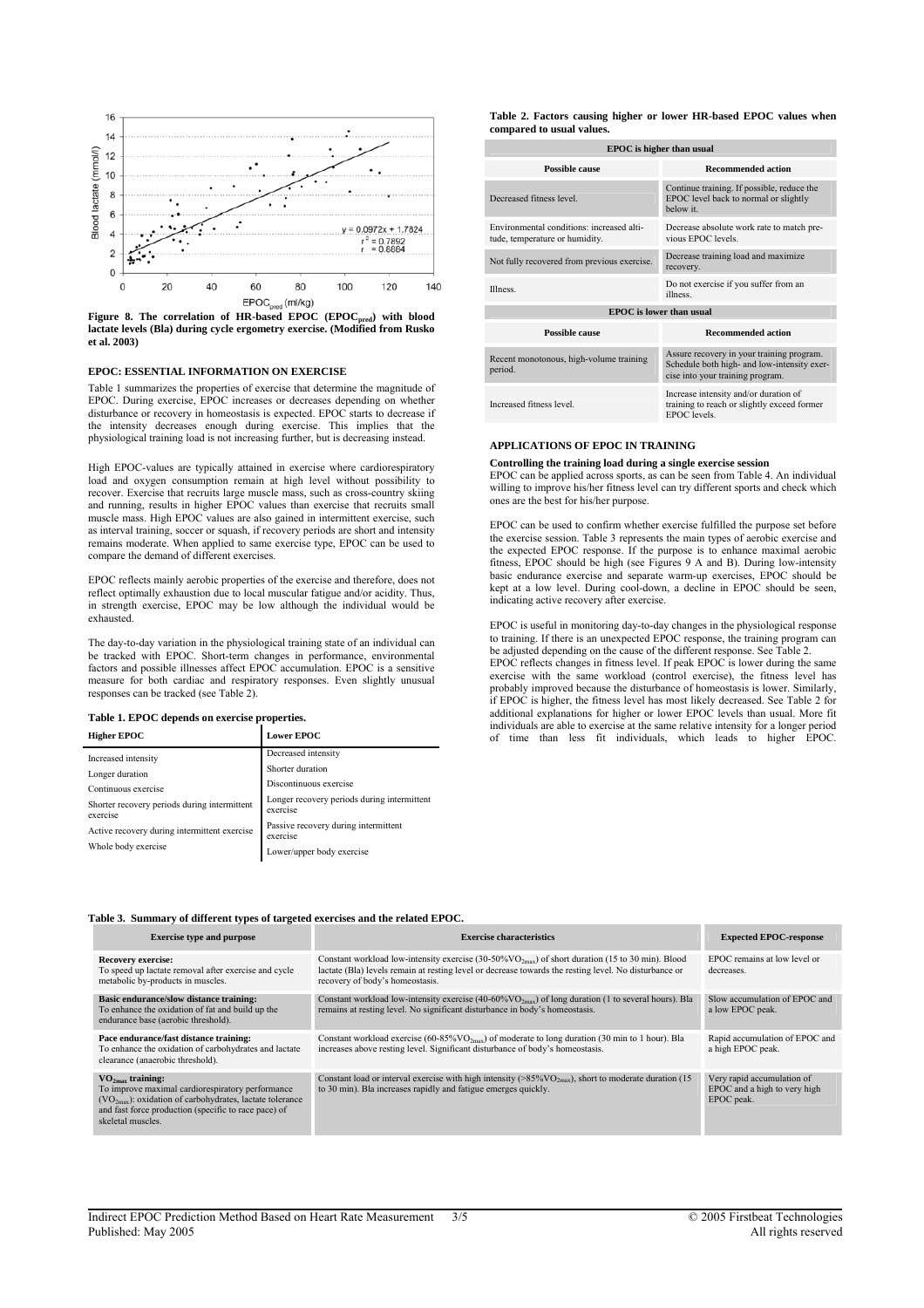When coaching a team, it is important to get information on the physiological responses of each individual. Team training sessions and games have a different impact on each player due to individual differences in e.g. fitness level, position, game style and motivation. With EPOC, the training load of each individual player can be monitored and the training program adjusted (e.g. some players may need more intense training while others need more rest after the games). See Figures 9 C and 9 D for an example in soccer.

### **Programming and periodization of training**

The overall load that accumulates during training periods can also be evaluated with EPOC. A schematic example of training load over a training period of an endurance athlete is presented in Figure 10. The integration of training intensity and duration enables easier quantitative analysis of training. More accurate analysis of previous training loads helps in determining recovery requirements and designing subsequent training sessions optimally: the training load can be increased if the previous load is considered to have been too low, or decreased if the load had been higher than planned.



**Figure 9. Examples of the accumulation of HR-based EPOC in different exercise sessions: (A) High-intensity interval training session (Nordic walking/running in a steep uphill). (B) High-intensity constant velocity running exercise. (C) A soccer player (defense) from the Finnish national league during a pre-season practice match. (D) A player from the same team (mid-fielder) in the same match. Note the difference in physiological load between the two players. The match was preceded by a 20-min warm-up and there was a half-time of about 10 min between the two halves.** 



Figure 10. A schematic representation of an endurance athlete's training load during eight successive weeks (the columns represent daily values of EPOC). This **two-month period prepares the athlete for the most important races of the season. The daily values are highest during weekends mainly due to races. Note also the less loading days before race days.**